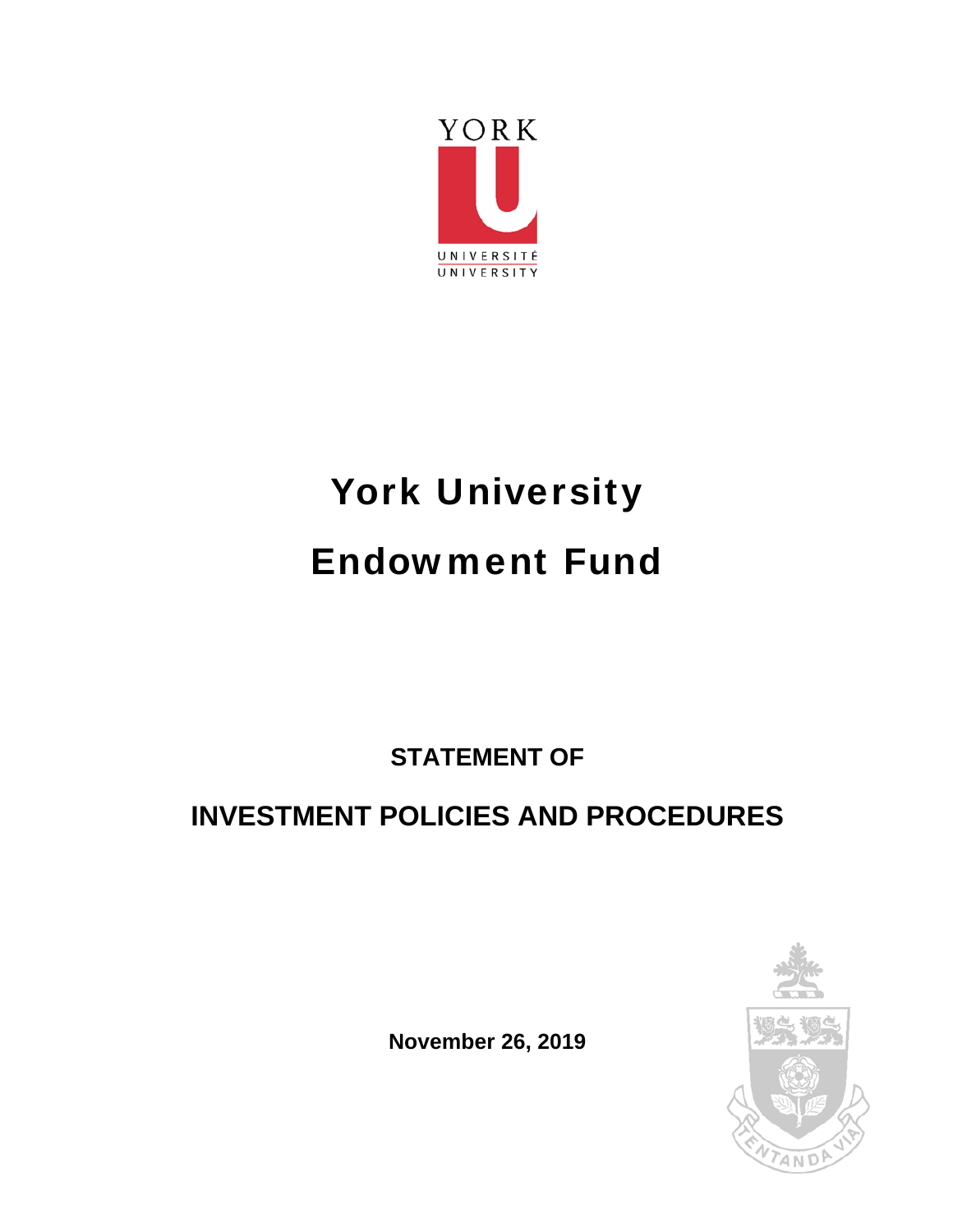# **SECTION I – Introduction and Overview of the Endowment Fund**

- 1.1 The York University Endowment Fund ("Fund") is a commingled pool of individual endowments that have been gifted by donors. The donations to the University form the corpus of invested assets of the Fund.
- 1.2 Endowed accounts are established for designated purposes that include academic chairs, scholarships and bursaries. The donations, gifts, and bequests that have been received together with any matching funds from external or University programs, have been designated to specific purposes as agreed to between each donor and the University.
- 1.3 The purpose of the Fund is to, in perpetuity, preserve the endowed capital in real terms and provide annual distributions to endowment beneficiaries for spending. The Fund assets are invested to protect the corpus in real terms and produce returns sufficient to provide a steady amount of annual distribution toward spending for the beneficiary purposes.
- 1.4 The investment objective for the Fund is to earn a real return from long-term investments that protects endowment capital and provides stable inflation-adjusted annual distributions for endowed account beneficiaries.
- 1.5 Distributions from the Fund for beneficiary spending are subject to the University policies and procedures governing Endowment Fund distributions as well as any restrictions that may apply to individual endowed accounts.
- 1.6 The purpose of the Statement of Investment Policies and Procedures ("Policy", "SIPP") is to detail the terms that apply to the investment of the Fund.

# **SECTION II – Governance and Administration**

#### **Board of Governors**

- 2.1 The University through its Board of Governors has responsibility for the Endowment Fund and for approval of the Statement of Investment Policies and Procedures, as may be amended from time to time.
- 2.2 The Board of Governors has appointed an Investment Committee ("Committee") to oversee the assets and investment of the Fund.
- 2.3 The Board of Governors has appointed a Finance and Audit Committee and delegated the responsibility for approving the amount of annual distribution to endowment accounts.
- 2.4 The Board of Governors through its Investment Committee may rely on independent experts for certain aspects of the Fund's operations where expert knowledge is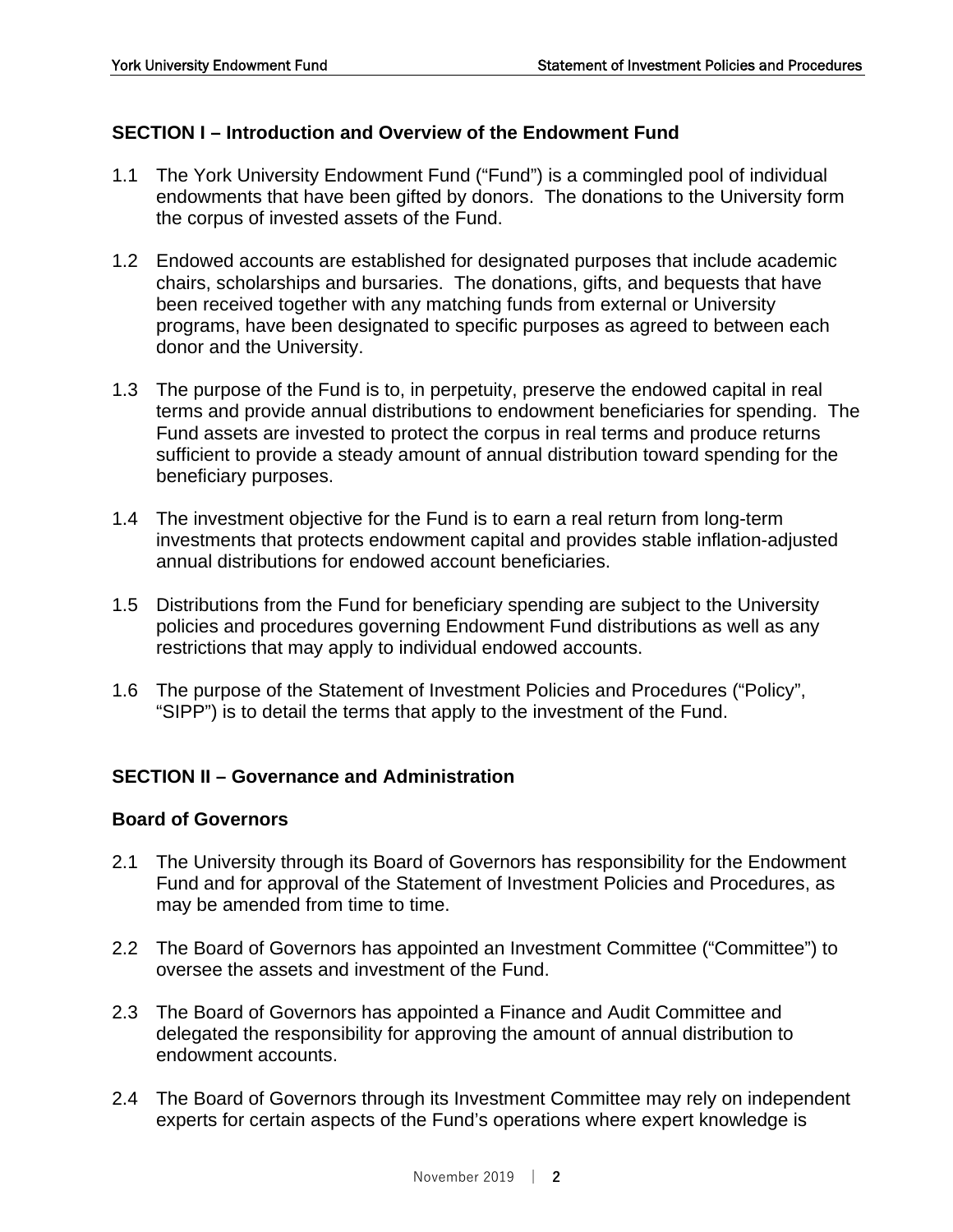required or where a perceived or actual conflict of interest exists.

- 2.5 The Board of Governors has delegated to the Investment Committee the responsibility for selecting and appointing the Investment Managers, Custodian, Recordkeeper and various agents as may be required for the care and administration of the Fund.
- 2.6 Neither the Governors, the Committee, nor the staff of the University representing Administration, shall select securities on behalf of the Fund.

#### **Investment Committee**

- 2.7 The Investment Committee shall develop this Policy and recommend its adoption to the Board of Governors.
- 2.8 The Investment Committee shall provide periodic reports including advice of any changes to Investment Managers or service providers and deliver an annual report on the assets and performance of the Fund to the Board of Governors.
- 2.9 The Investment Committee shall select and retain one or more competent external professional Investment Managers of Pooled Funds, Segregated Portfolios, or shortterm deposits for the Fund.

 The terms of each Investment Manager appointment shall be contained in an Investment Mandate approved by the Committee. The Committee shall alter its selection of Managers and amend the Mandates from time to time as it deems to be in the best interest of the Fund.

 The Committee shall ensure at all times that there are no conflict of interest issues in connection with such appointments.

- 2.10 To the extent the Fund invests in Pooled Funds, each Investment Manager shall provide a copy of its investment policy for a specific Pooled Fund and notification of amendments to the investment policies of the Pooled Funds, as made from time to time, and these shall be deemed to be incorporated in the respective Manager Mandate.
- 2.11 The Investment Committee shall meet as required with each Investment Manager to review its firm, investment strategy, portfolio and performance as well as any other significant issues.
- 2.12 The Investment Committee shall appoint one or more Custodians for all or part of the Fund assets. Any appointed Custodian shall be a trust company registered in Canada. All investments and assets of the Fund shall be held by a Custodian. The Committee shall further retain the services of any independent experts and various agents as may be required for the care and administration of the Fund.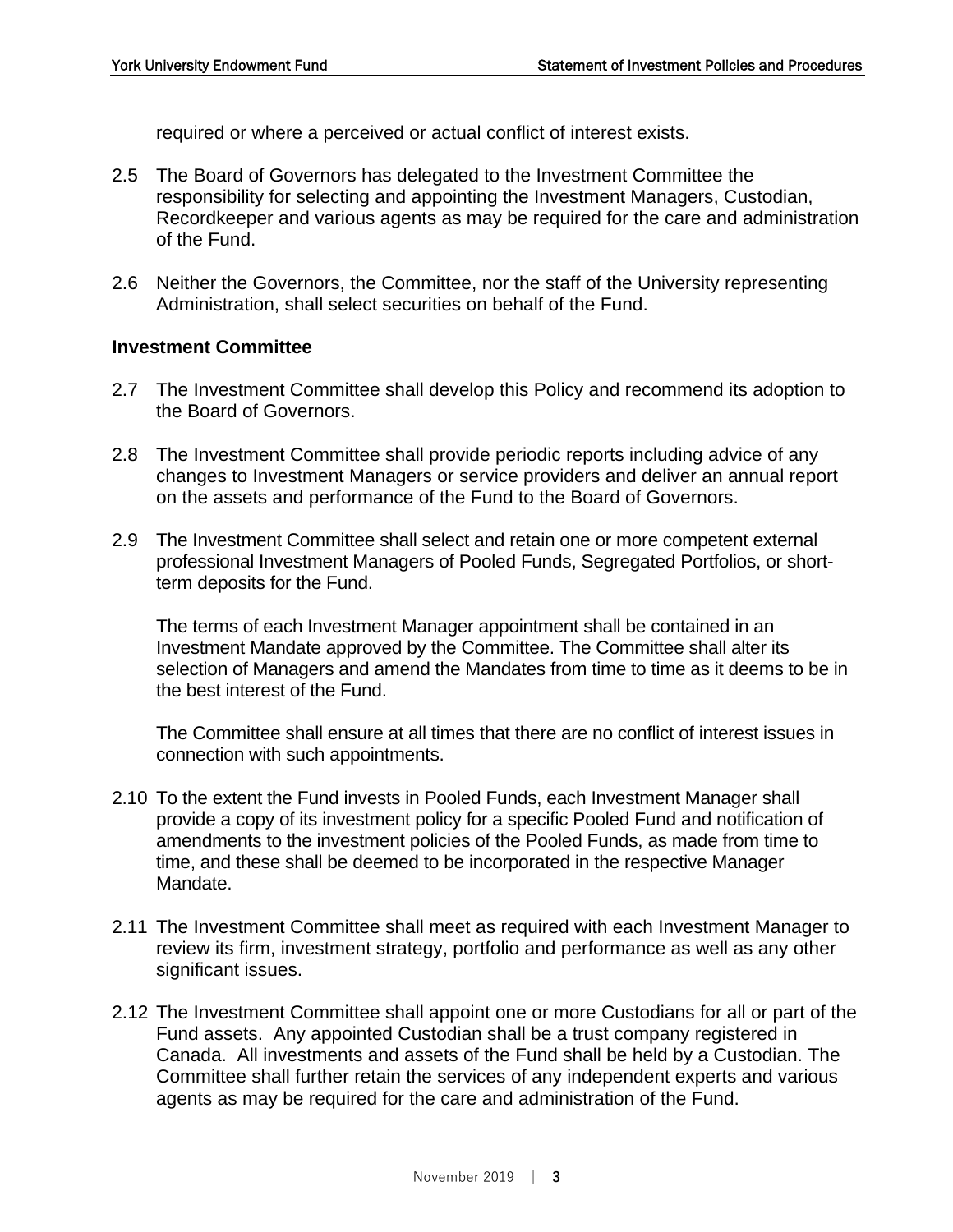### **Administration**

- 2.13 The Administration of the University is responsible for directing the allocation of Fund assets including contributions to and distributions from the Fund.
- 2.14 Administration shall deliver monthly reports on Fund assets and performance of the Fund and its Investment Managers to the Committee.
- 2.15 Administration shall conduct Investment Manager searches, due diligence studies and oversight meetings with Managers as required and provide recommendations to the Committee
- 2.16 Administration shall develop the Investment Mandates in accordance with the Fund's investment strategy and any relevant changes in the external environment or best practices and recommend approval to the Committee.
- 2.17 Administration shall communicate general guidelines for voting to each Investment Manager of an actively-managed Segregated Portfolio of equities.
- 2.18 Administration shall review the compliance of each Manager to the Investment Mandate and report any issues to the Committee.
- 2.19 Administration shall ensure that the Fund is managed in accordance with the Policy and compliant with applicable legislation and regulatory requirements.
- 2.20 Administration shall ensure that all investments in the Fund are recorded in the financial records as subject to the annual audit by the University's independent auditors.

#### **SECTION III – Investment Strategy**

3.1 The investment strategy expressed in the Asset Mix Policy takes into consideration certain investment factors and principles, described in this section, with the goal of generating a target return and level of risk that support the Fund's ability to meet its obligations.

### **Diversification**

- 3.2 Diversification of investment exposures increases long-term risk-adjusted return potential. The characteristics of different asset classes combined in target proportions increase the probability of achieving target return and risk suitable to the Fund obligations.
- 3.3 Diversification reduces exposure to specific investment risks, among these: equity risk, interest rate risk, credit risk, inflation risk, liquidity risk, single issuer risk, and manager risk.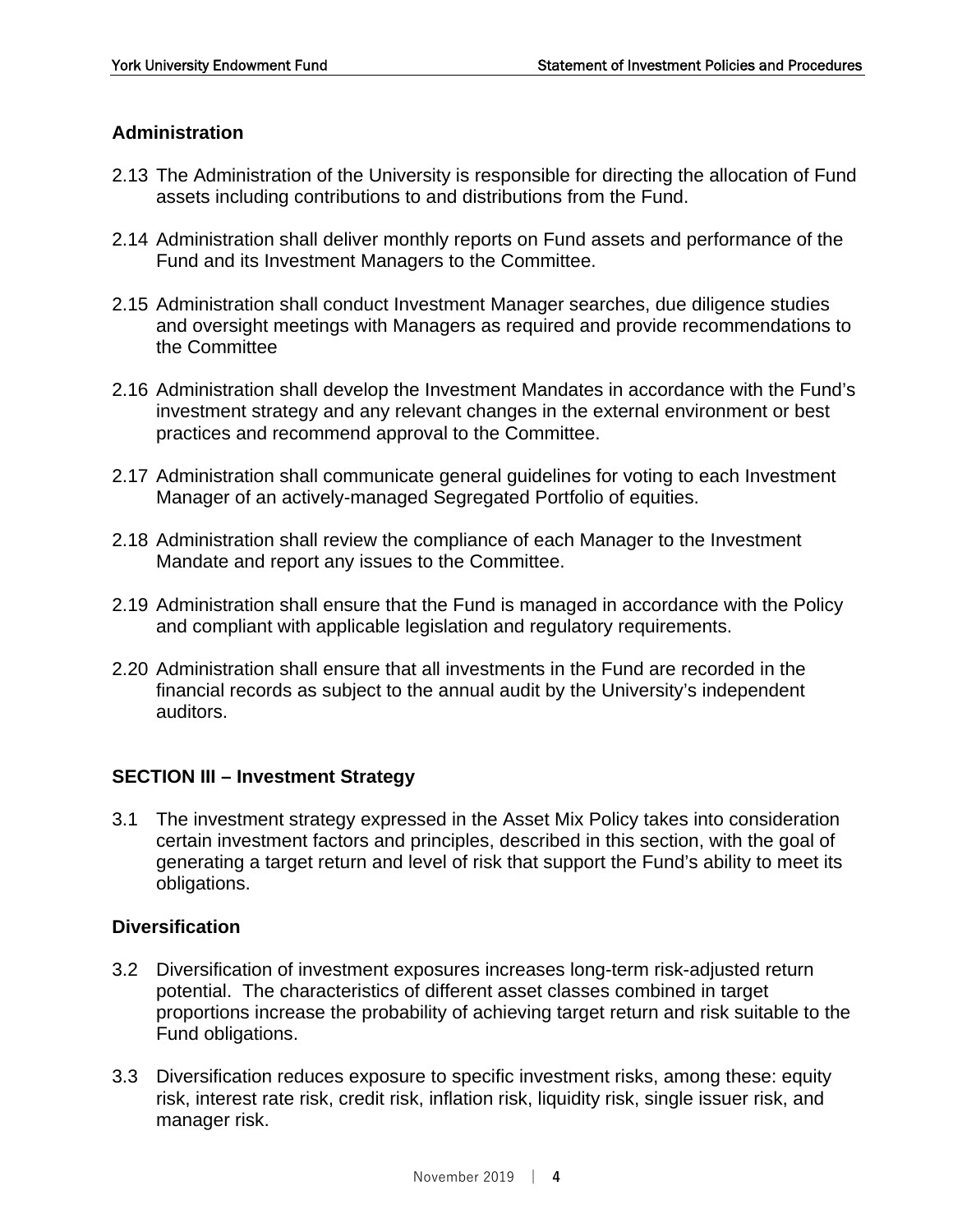- 3.4 Equity returns are expected to exceed fixed income returns over the long term. Return objectives are tempered for risk, however, as excessive volatility of equity returns can negatively impact the Fund's ability to match obligations.
- 3.5 Fixed income provides term and credit diversification, reduces Fund volatility and enhances Fund liquidity.
- 3.6 Real Assets provide diversification in respect of Equities and Fixed Income and a hedge against inflation.
- 3.7 Using skilled active management can provide superior returns or decrease the risk of the Fund, or both, relative to a market-oriented benchmark.

#### **Liquidity**

- 3.8 Liquidity is required to enable the Fund to meet its obligation of annual distributions to endowed accounts adjusted for inflation. The Fund is managed to permit sufficient liquidity to generate cash for distribution, contain costs, and periodically realign asset class weights to Policy weights within the current context of the Fund's net annual outflows.
- 3.9 Liquidity requirements in a long-term strategy are sustained by diversified holdings in publicly-traded securities. Illiquid strategies and securities tend to constrain access to liquidity and add to the opportunity and transaction costs associated with raising cash.

#### **Sustainable Investing**

#### **Statement of Beliefs for Sustainable Investing**

- 3.10 The University has a fiduciary responsibility to manage the long-term sustainability of its investments in such a manner as to provide predicable funding to students and researchers, consistent with donor intent;
- 3.11 To sustain such long-term returns, relevant risks must be appropriately managed and assessed;
- 3.12 York University is committed to a sustainable investment strategy which integrates environmental, social and governance (ESG) factors in the overall management of its endowment portfolio. York University believes these factors can affect risks and returns, and that organizations that effectively manage environmental, social and governance factors are more likely to endure and create sustainable value over the long term. The University's approach to sustainable investing is evolving, recognizing that it is not a static concept, but one which changes and adapts, as the linkage between ESG factors and risk and returns becomes better understood over time.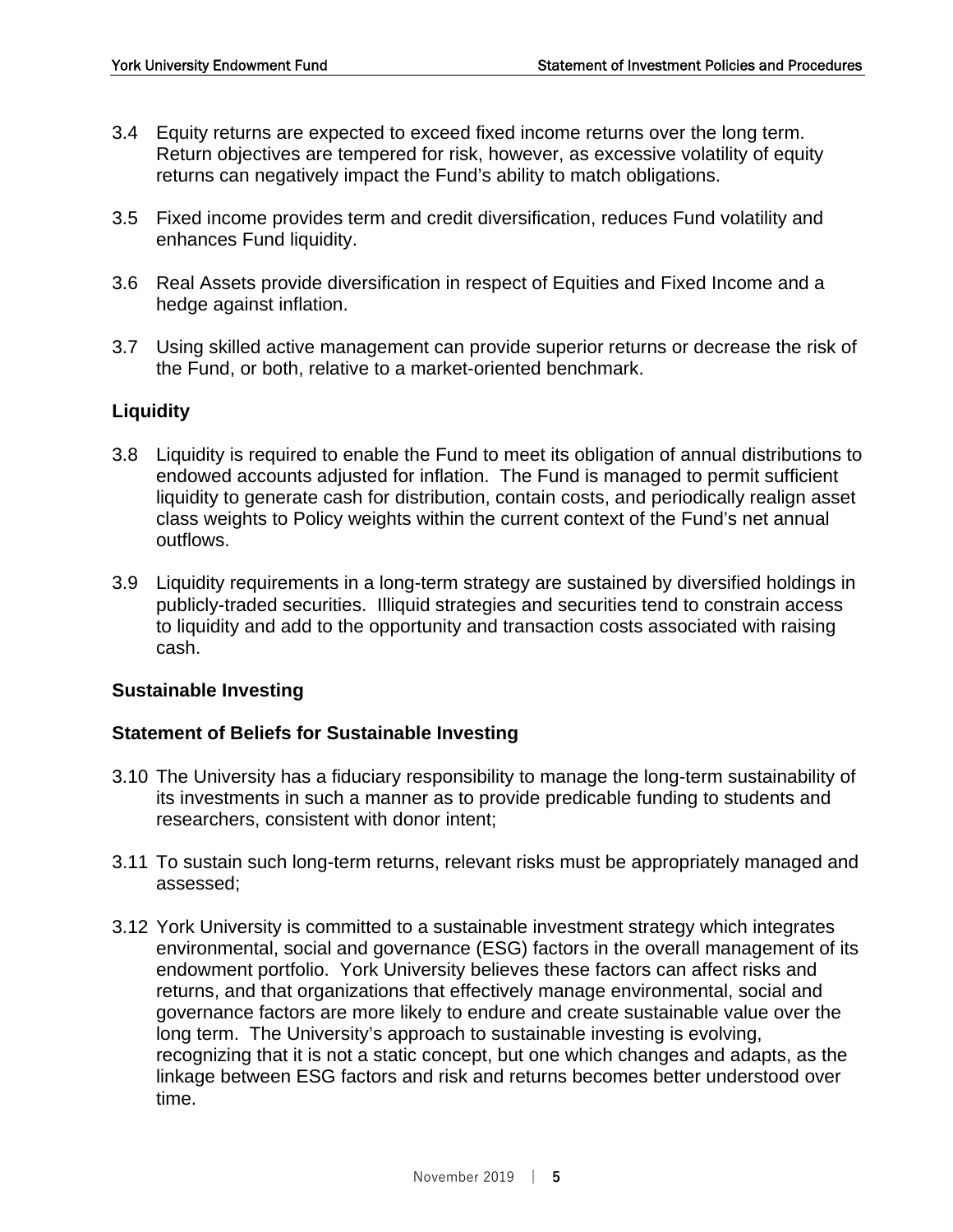- 3.13 Better returns are more likely to be achieved when the University selects and monitors Investment Managers who actively integrate ESG factors in their investment evaluation processes;
- 3.14 The consideration of ESG factors is an important element of risk which Managers must assess and manage;
- 3.15 The University believes active engagement through its Investment Managers is an effective approach in assessing ESG factors;
- 3.16 The University believes engagement through its Investment Managers will generate better and sustainable returns relative to a negative screening process, which would arbitrarily exclude certain investments

#### **Implementing Sustainable Investing**

- 3.17 The consideration and integration of ESG risk factors in the investment selection and evaluation processes are consistent with the investment objectives of the Fund of providing beneficiaries with a sustainable payout over the short and long terms.
- 3.18 The Investment Committee will integrate ESG-related criteria in its Manager selection process and hires Managers who demonstrate transparent processes incorporating material ESG consideration in their research and investment decision-making process. The University will ensure through Investment Management Agreements and Mandates that Investment Managers actively consider ESG factors.
- 3.19 The University will monitor Investment Manager ESG integration and engagement on a regular basis. Such monitoring will include an annual reporting process to the University on incorporation of ESG factors by Investment Managers.
- 3.20 The University will report annually to the University community, as part of its overall reporting of investment performance, on how Managers incorporate ESG factors in their evaluation process.
- 3.21 The University will collaborate with like-minded investors and associations to help raise awareness of the benefits of ESG factors in investment decision making.

#### **SECTION IV – Asset Mix Policy**

#### **Asset-Liability Studies**

4.1 The target asset mix is developed in asset-liability studies that take into consideration the Fund's long-term investment horizon, annual obligations to beneficiaries, ability to manage risk, liquidity constraints and administrative capacity.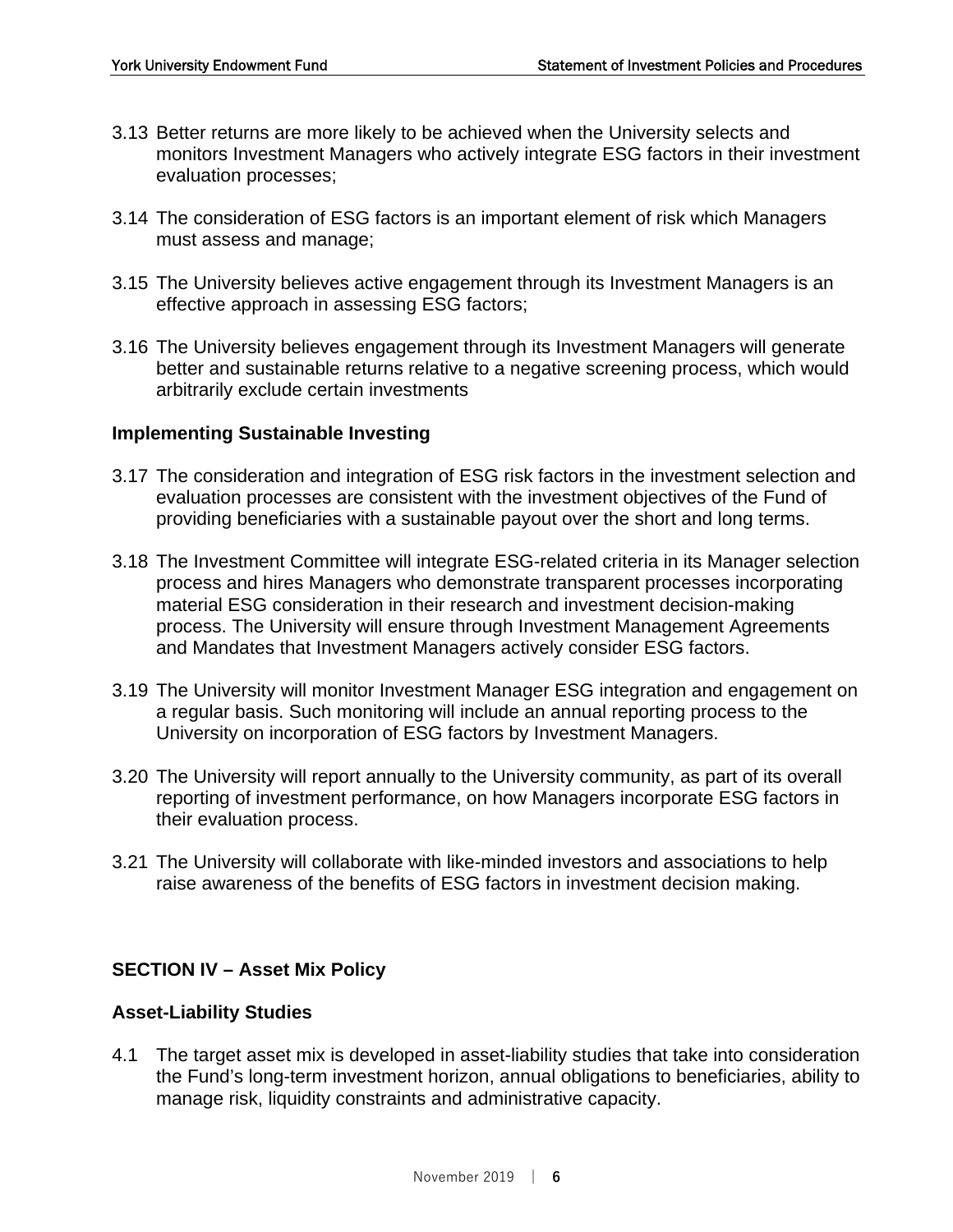#### **Introduction of Real Assets**

4.2 The Real Assets was approved by the Board of Governors in April 2014. A phase-in period for developing the target Real Assets exposures is normal for the characteristics of this class.

#### **Target Asset Mix Policy**

4.3 The long-term Target Asset Mix Policy effective as of December 31, 2019 is shown in the table below.

| <b>ASSET CLASS</b>                    | <b>MIN. Weight</b> | <b>TARGET</b> | <b>MAX. Weight</b> |
|---------------------------------------|--------------------|---------------|--------------------|
| <b>Global Equities, All Countries</b> | 45%                | 50%           | 55%                |
| <b>TOTAL EQUITIES</b>                 | 45%                | 50%           | 55%                |
| <b>Cash and Equivalents</b>           | $0\%$              | $0\%$         | 10%                |
| <b>TOTAL FIXED INCOME</b>             | 25%                | 30%           | 35%                |
| <b>TOTAL REAL ASSETS</b>              | 15%                | 20%           | 25%                |
| <b>TOTAL FUND</b>                     |                    | 100%          |                    |

#### **Asset Class Ranges**

- 4.4 Ranges are approved for normal degrees of variance from Target of asset class weights. The range that each asset class weight is permitted to vary within is  $+/-5\%$ of its Target Weight.
- 4.5 Global Equities encompasses developed and emerging markets. Allocation weights in emerging markets as a sub-category of Global Equity shall be generally aligned to the market capitalization weight as expressed in the index. Limits on emerging markets exposures in the portfolios are expressed within the individual manager mandates.
- 4.6 Real Assets, due to a necessary phase-in, will cause aggregate weights in the Equities classes to vary above Target Weight. The approved temporary variance above Target for aggregated equity classes is to a maximum of 15% during the phase-in period.
- 4.7 Cash and Equivalents are held at low levels in the Fund. Cash levels held in portfolios are at the discretion of each Investment Manager and in accordance with each Manager Mandate. For the purpose of monitoring and measuring, cash in portfolios is deemed to be included in that Manager's asset class.
- 4.8 Rebalancing of Fund asset weights will be conducted periodically in response to cashflows, or when actual asset mix weights deviate outside the normal ranges. Reallocation among portfolios will be conducted to bring the asset class weights back within Policy ranges.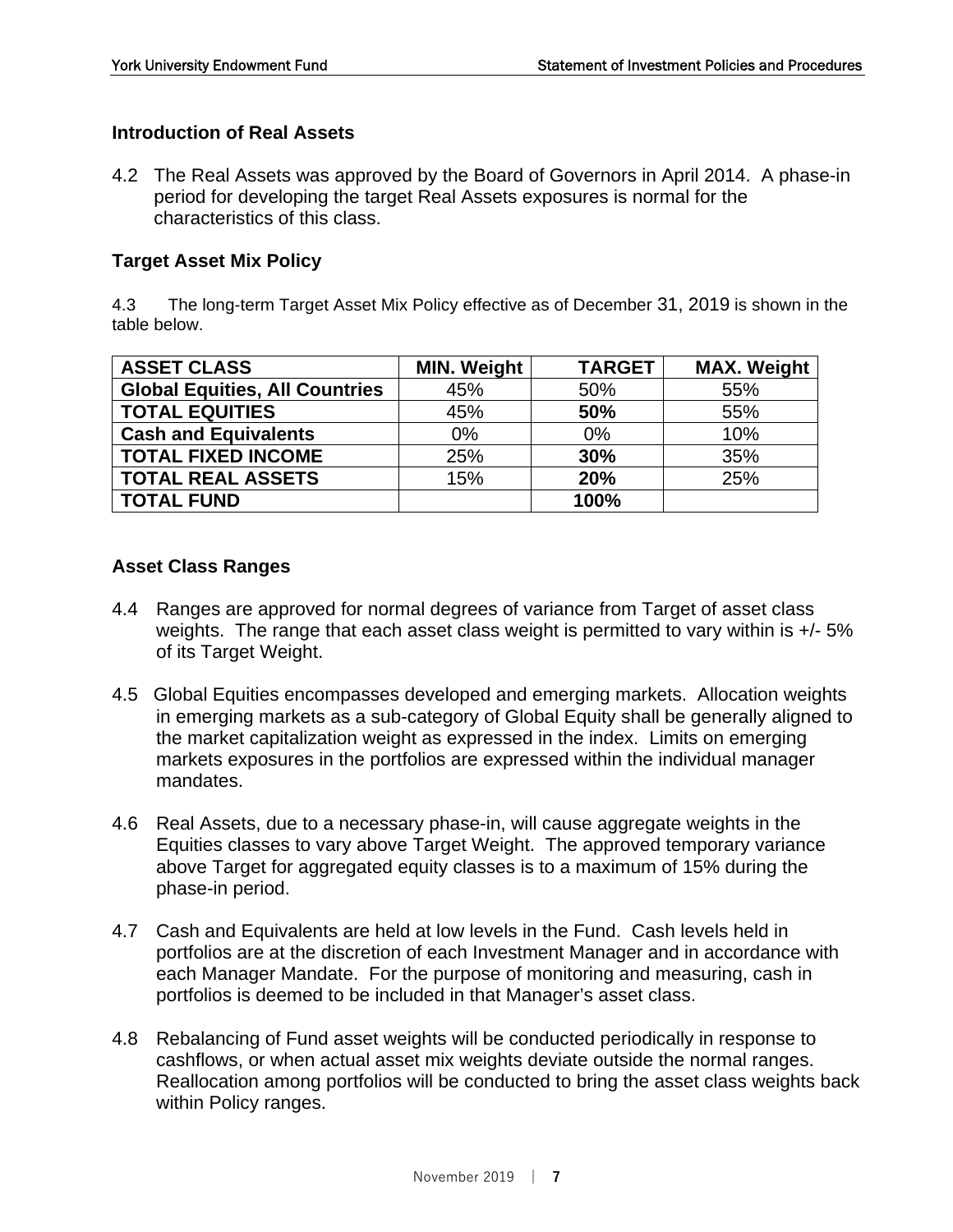# **Currency Hedging**

4.9 The impact on returns and risk due to currency exchange rate volatility can provide diversification or negatively accentuate risk depending on each type of asset class holding the foreign-denominated exposures. To manage desirable and undesirable currency risk, the following Policy parameters for currency hedging to the Canadian dollar shall be applied to foreign-denominated exposures, on a passive basis:

| <b>Asset Class</b>  | <b>Passive Hedge Ratio</b> |  |  |
|---------------------|----------------------------|--|--|
| <b>Equities</b>     | $0\%$                      |  |  |
| <b>Real Assets</b>  | 50%                        |  |  |
| <b>Fixed Income</b> | 50%                        |  |  |

#### **SECTION V – Portfolio Diversification and Constraints**

- 5.1 The Fund assets shall at all times be prudently invested in a diversified manner in accordance with the Policy. The Committee shall ensure that the diversification requirements in the Policy and each of the Manager Mandates, in combination with the amount of assets allocated to each Manager of a Segregated Portfolio or Pooled Fund, are consistent with the limits in this section.
- 5.2 In no case shall the Fund own more than 10% of any class of the securities of a corporation.
- 5.3 In no case shall the Fund have more than 10% of its total investments invested in the securities of any one corporation, government, or trust, other than in the governments of G7 nations.
- 5.4 In respect of the Equities held for the Fund:
	- (a) All holdings shall be listed on a public exchange or be convertible or exchangeable into such securities.
	- (b) Holdings shall be diversified by company, region, industry, currency and country; however, consideration may be given to the relative sizes of economic activity and stock markets capitalization.
- 5.5 In respect of the Fixed Income held for the Fund:
	- (a) All holdings in corporate Fixed Income shall be diversified by company, region, industry and country; however, consideration may be given to the relative size of the opportunity set in different countries.
- 5.6 In respect of the Real Assets held for the Fund: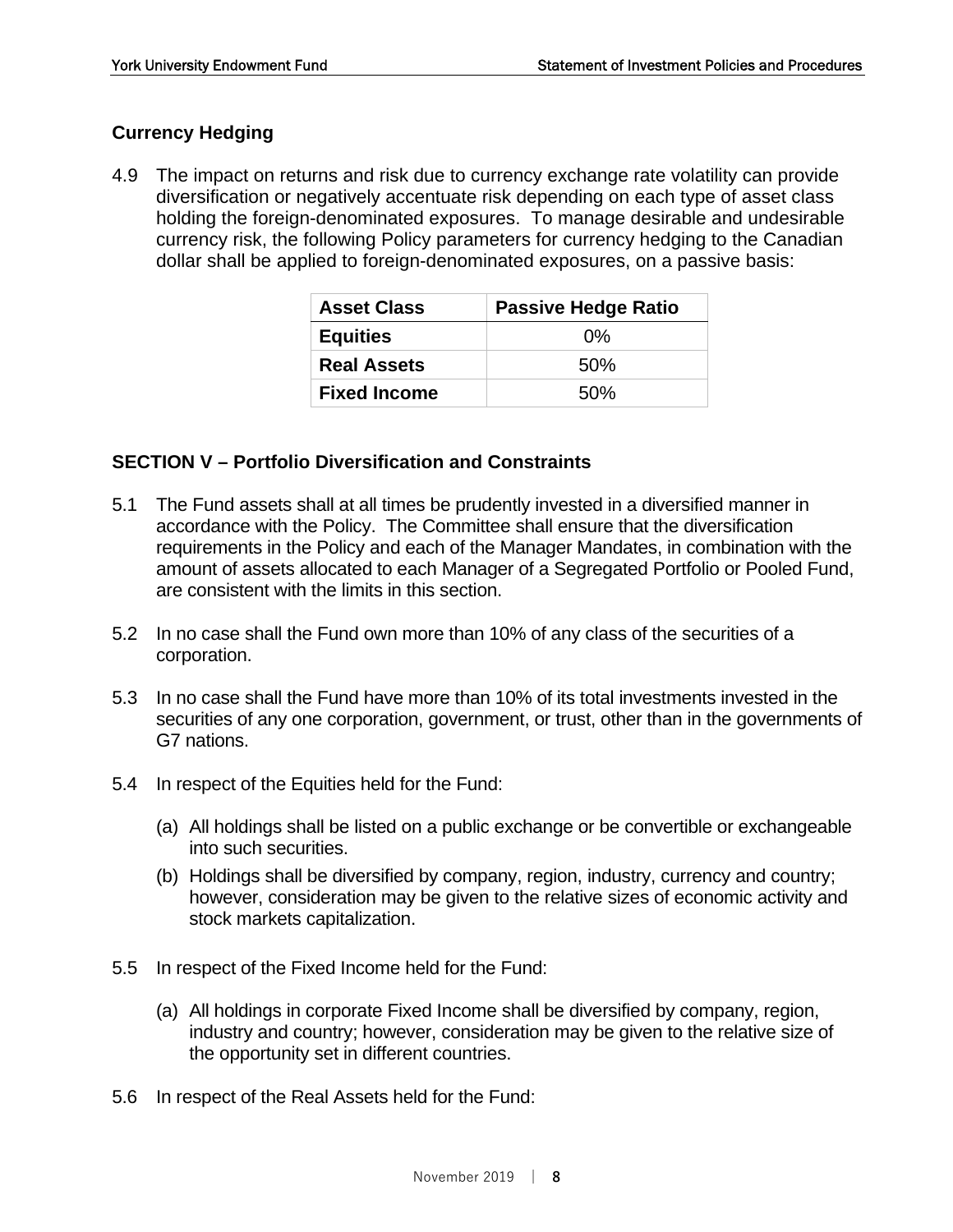- (a) No direct holdings in real assets are permitted.
- (b) All holdings in Real Assets shall be diversified by industry, company, region and country; however, due to the illiquid nature of these assets, time may be required to develop diversification.
- 5.7 In respect of Cash and Equivalents held for the Fund:
	- (a) All Cash and Equivalents holdings shall be in accordance with the Policy and any Pooled Fund policy that has been specifically considered and approved for inclusion in a Manager Mandate.
	- (b) Cash and Equivalents and deposits with banks or trust companies must be rated "A", or better, or be held with institutions that have a long-term rating of "A", or better.
- 5.8 In respect of Derivatives employed for the Fund:
	- (a) All use of Derivatives shall be in accordance with the Policy and any Pooled Fund policy that has been specifically considered and approved for inclusion in a Manager Mandate.
	- (b) Derivatives may be used only to:
		- 1. Create an asset mix position within ranges and among the asset classes set out in the Policy;
		- 2. Replicate the investment performance of a recognized capital market index or the impact of changes in interest rates;
		- 3. Create an exposure to securities that are otherwise permitted under this Policy;
		- 4. Manage the currency exposure of foreign-denominated holdings; or
		- 5. Reduce risk as part of a hedging strategy.
- 5.9 The Fund may lend its securities through the Custodian, subject to applicable legislation and providing that minimum collateral of 105% of the market value of the loaned securities, marked to market daily, is maintained at all times in cash or high quality, liquid securities.
- 5.10 Any endowed gifts to the University of securities will be sold as soon as practicable upon receipt.

#### **SECTION VI – Return Expectations**

#### **Performance Objective**

6.1 The Fund performance objective is to produce a moving four-year annualized rate of return, net of investment fees, that meets or exceeds the four-year annualized rate of return of the Fund Benchmark for the same period.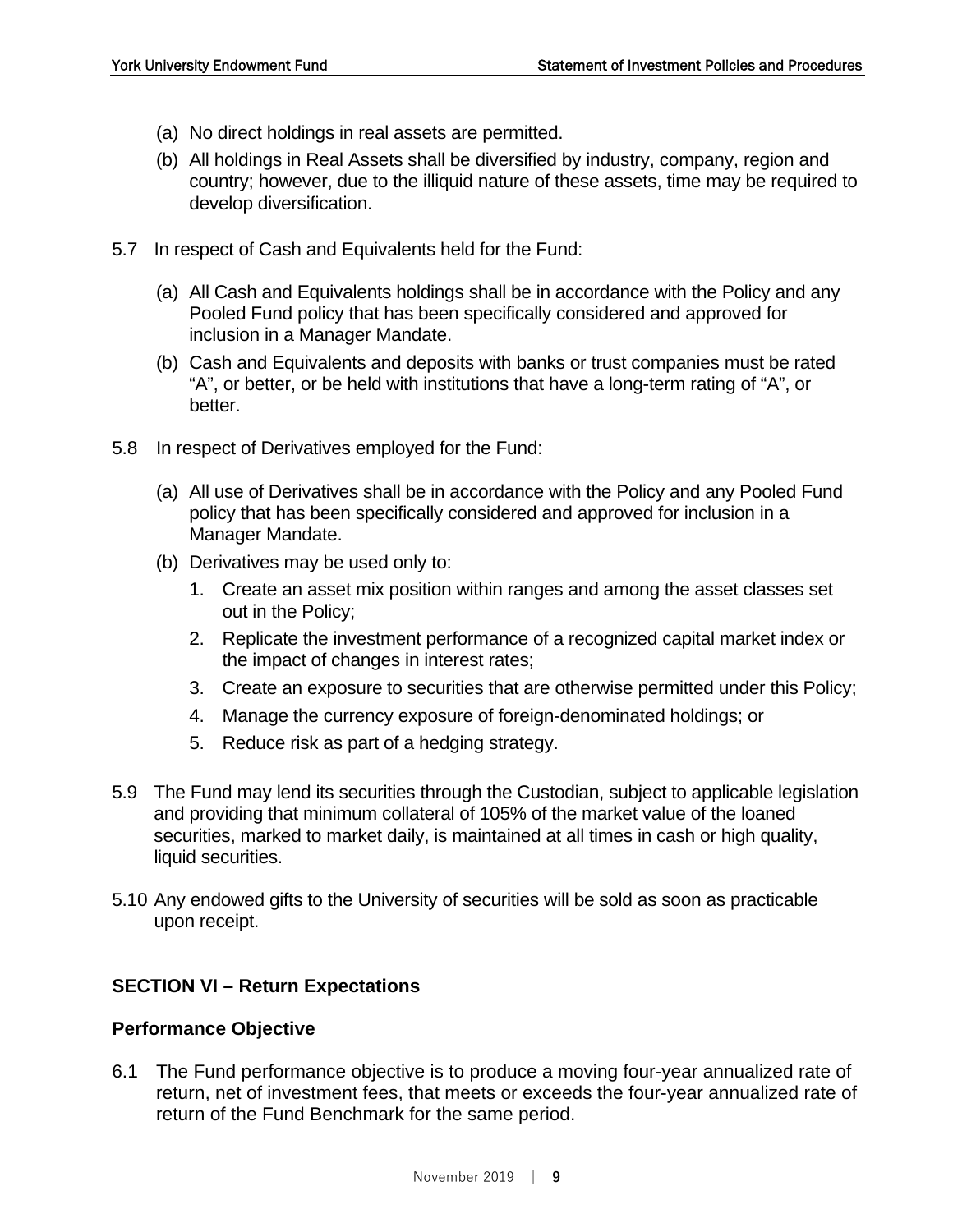# **Fund Benchmark**

- 6.2 The Fund Benchmark is a composite of market indices. Each market index shall be chosen for being the most effective broad representation of its Policy asset class, as gauged by its investable universe, return characteristics and risk profile.
- 6.3 The composite Fund Benchmark excludes the impact of currency hedging. For the purpose of reporting and measuring relative performance of the Fund including the effects of currency hedging, the monthly return from passive hedges held for the Fund shall be additive both to total Fund performance and to total Benchmark performance.
- 6.4 The following Benchmarks are effective as from December 31, 2019. The Benchmark returns shall be calculated to assume monthly rebalancing and is expressed in Canadian dollar terms. Canadian fixed income benchmarks are not required following the approval of changes to implement unconstrained fixed income asset class.

| <b>Asset Class</b>                       | <b>Index</b>                                                                                                                                                                                                      | <b>Current</b><br>Weight | <b>Target</b><br>Weight |
|------------------------------------------|-------------------------------------------------------------------------------------------------------------------------------------------------------------------------------------------------------------------|--------------------------|-------------------------|
| <b>Global Equity</b>                     | <b>MSCI ACWI</b><br>(for all global equity managers)                                                                                                                                                              | 66%                      | 50%                     |
| Unconstrained<br>fixed income            | Bloomberg Barclays Multiverse Index (C\$<br>Hedged) (for Manulife)<br><b>{75% Bloomberg Barclays Global</b><br>Aggregate Corporate (C\$ Hedged) +<br>25% FTSE Canada Short Term Overall<br>Bond Index} (for PH&N) | $0\%$                    | <b>20%</b>              |
| <b>Global High Yield</b><br><b>Bonds</b> | Citigroup High Yield Market Capped<br>(for Stone Harbor)                                                                                                                                                          | 10%                      | 10%                     |
| <b>Real Assets</b>                       | <b>Canadian Real Estate Benchmark</b><br>(for Bentall Kennedy)<br>CDN CPI + 4% (for Landmark)                                                                                                                     | 8%                       | <b>20%</b>              |
|                                          |                                                                                                                                                                                                                   |                          | 100%                    |

6.5 The market indices prescribed for the Fund Benchmarks above are chosen for their representative characteristics. The Benchmark indices established in each approved Manager Mandate may vary.

 The indices above may be amended by the Committee from time to time, as necessary; such amendments will be reflected in the next revision of the Policy.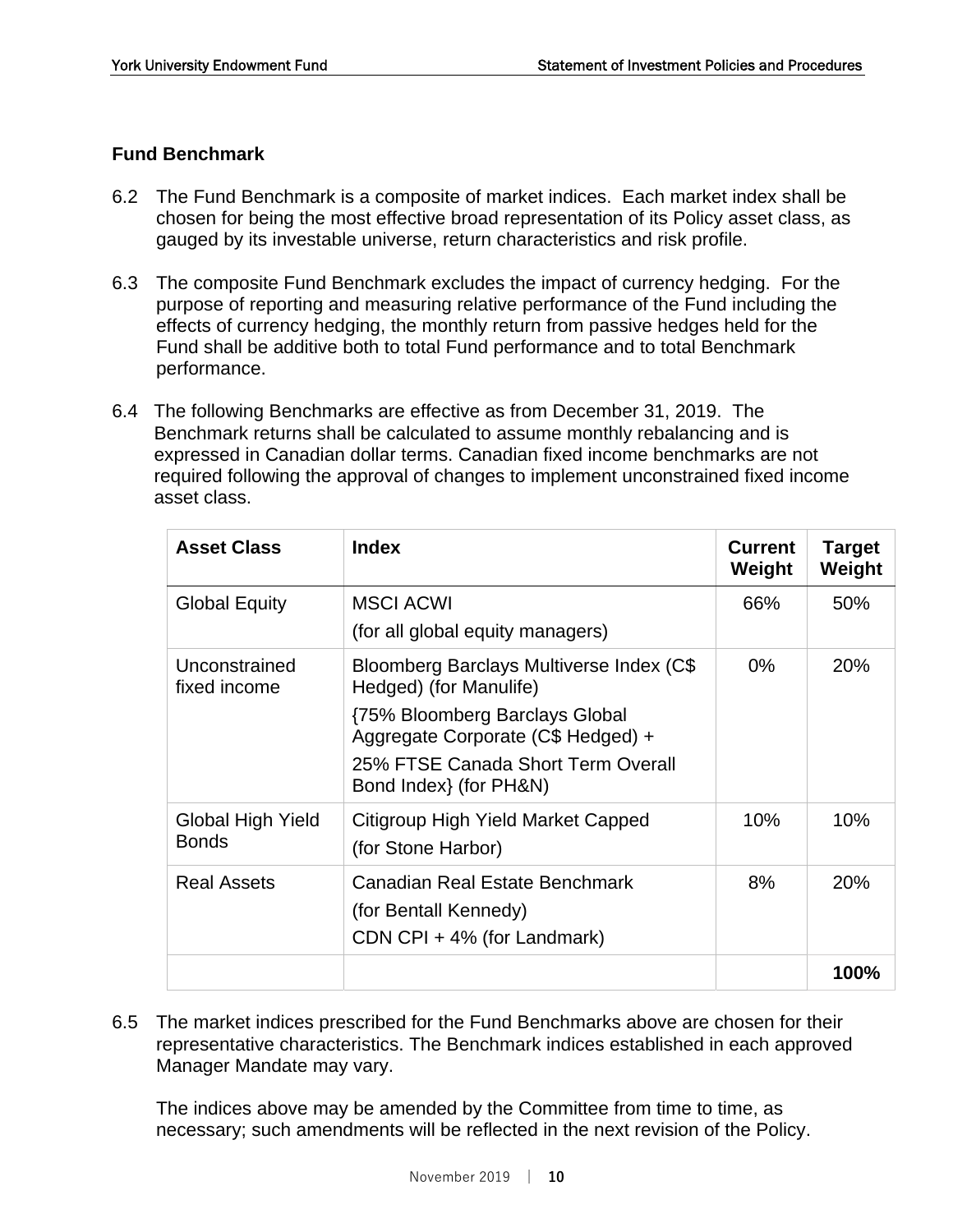- 6.6 During the phase-in period for the Real Assets asset class, the current Benchmark weight will be held at 10% until the exposure has been fully developed to at or near 20%, at which time the 20% Benchmark weight shall apply. The offset weight during the phase-in period will be applied to equity classes.
- 6.7 The Fund's historical record of performance shall be reported and compared to a linked series of distinct composite benchmarks as specified in successive Board of Governors approved versions of the Policy and as verifiable to the documents and minutes of the meetings of the Investment Committee.

#### **SECTION VII – Valuation of Investments**

- 7.1 Investments in marketable securities held in Segregated Portfolios shall be valued by the Custodian no less frequently than daily at their local and base market value at that time.
- 7.2 Investments in Pooled Funds holding publicly-traded securities shall be valued according to the unit values published by the Managers. The Custodian shall be responsible for requesting and recording the unit values on a timely basis.
- 7.3 If a market valuation of any investment is not readily available, an estimate of fair value shall be supplied by the Investment Manager to the Custodian no less frequently than quarterly. Such fair value may be determined by reference to the most recent independent appraisal or by other means such as discounted cash flow or comparison with similar assets which are publicly traded. In all cases, the methodology shall be applied consistently over time.

# **SECTION VIII – Voting Rights**

- 8.1 The responsibility of exercising and directing voting rights acquired through the Fund's holdings in securities shall normally be delegated to the Investment Manager, who shall be required at all times to act prudently and in the best interest of the Fund.
- 8.2 The Investment Managers shall maintain a record of how the Fund's voting rights were exercised and provide a copy of such record to Administration at least annually.
- 8.3 The Committee reserves the right to direct the voting decision of an Investment Manager if in its view such action is in the best interests of the Fund.
- 8.4 The above constraints and voting rights may not be directly enforceable to the extent that Fund assets are held in Pooled Funds. Nonetheless, the Investment Manager of a Pooled Fund shall be required to act prudently and in the interests of its investors and shall be required to provide a copy of the Pooled Fund's voting rights policy to Administration.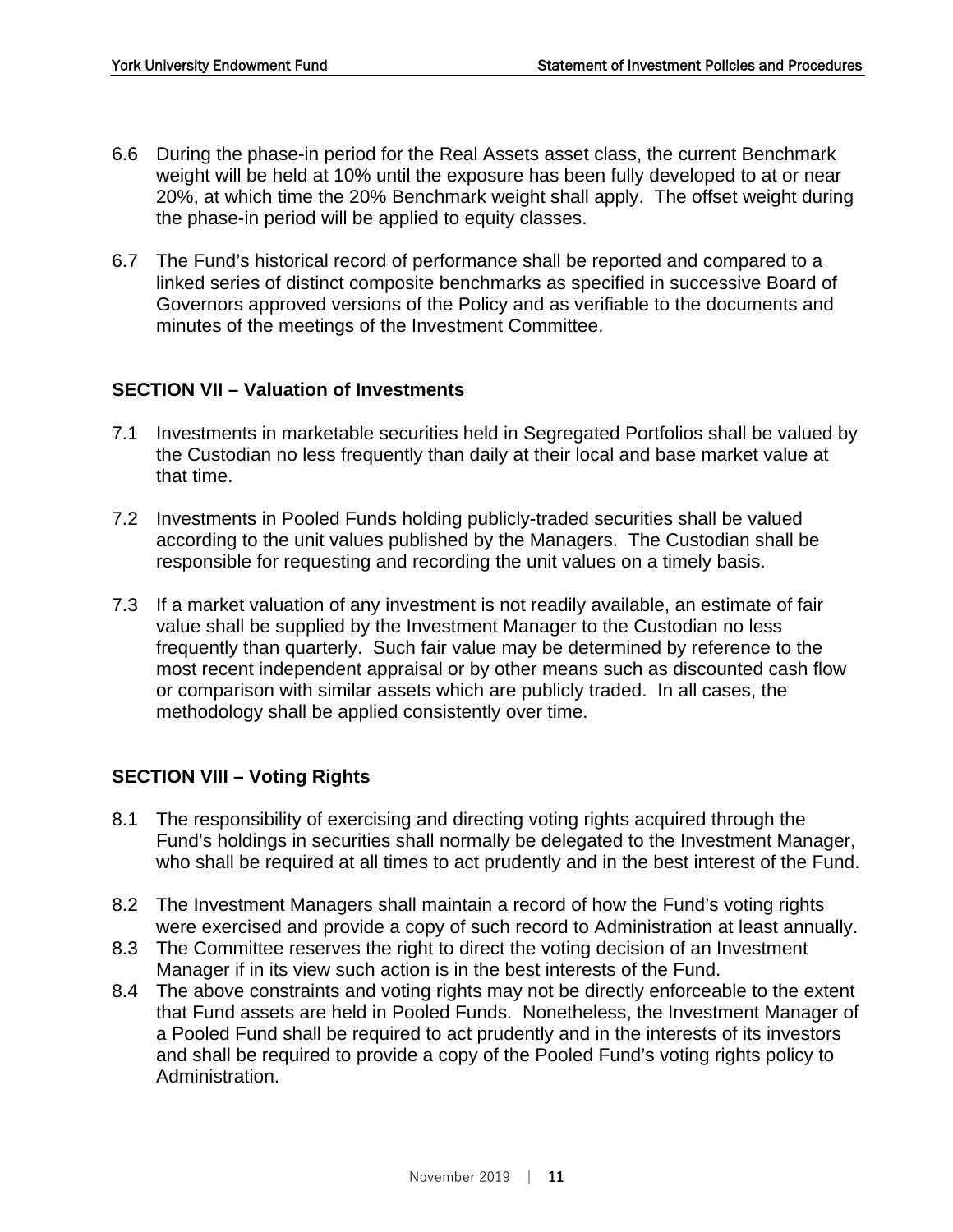# **SECTION IX – Monitoring**

#### **Investment Managers Monitoring**

- 9.1 For monitoring and assessing the case for retention of each Investment Manager, the Committee shall consider:
	- (a) Each Investment Manager's performance in terms of returns and volatility;
	- (b) Changes in each Investment Manager's organizational structure;
	- (c) Changes in key personnel in the relevant investment team of each Investment Manager;
	- (d) Consistency of each Investment Manager's investment strategy and style;
	- (e) Regulatory issues that may affect each Investment Manager;
	- (f) Compliance of each Investment Manager to the Policy and respective Manager Mandate;
	- (g) Quality of service provided by each Investment Manager;
	- (h) Success of each Investment Manager toward achieving the value added and risk objectives of each Investment Mandate; and
	- (i) Suitability of each Investment Manager toward meeting the objectives of the Fund and the respective Investment Mandate.

#### **Fund Performance Monitoring**

- 9.2 The Committee shall, at least annually, review an analysis of Fund and asset class performance, to include comparison of Fund return and risk metrics to:
	- (a) Performance of the Fund composite Benchmark; and
	- (b) Relevant measures of risk.

#### **Policy Implementation Monitoring**

- 9.3 The implementation of the Policy shall be reviewed over the normal course of the four-year measurement period in line with the performance objective. Such review shall consider inputs from the Fund's investment consultant, including advice, assetliability studies and ongoing manager monitoring, as well as the evidences from similar funds of results and best practices. The following are subject to assessment by the Committee, in the context of Fund obligations, risk tolerance and liquidity requirements:
	- (a) Effectiveness of the implementation of the Investment Strategy and Asset Mix Policy;
	- (b) Appropriateness of the Fund Benchmark;
	- (c) Appropriateness of currency hedging given the Fund's foreign-denominated holdings and asset class exposures;